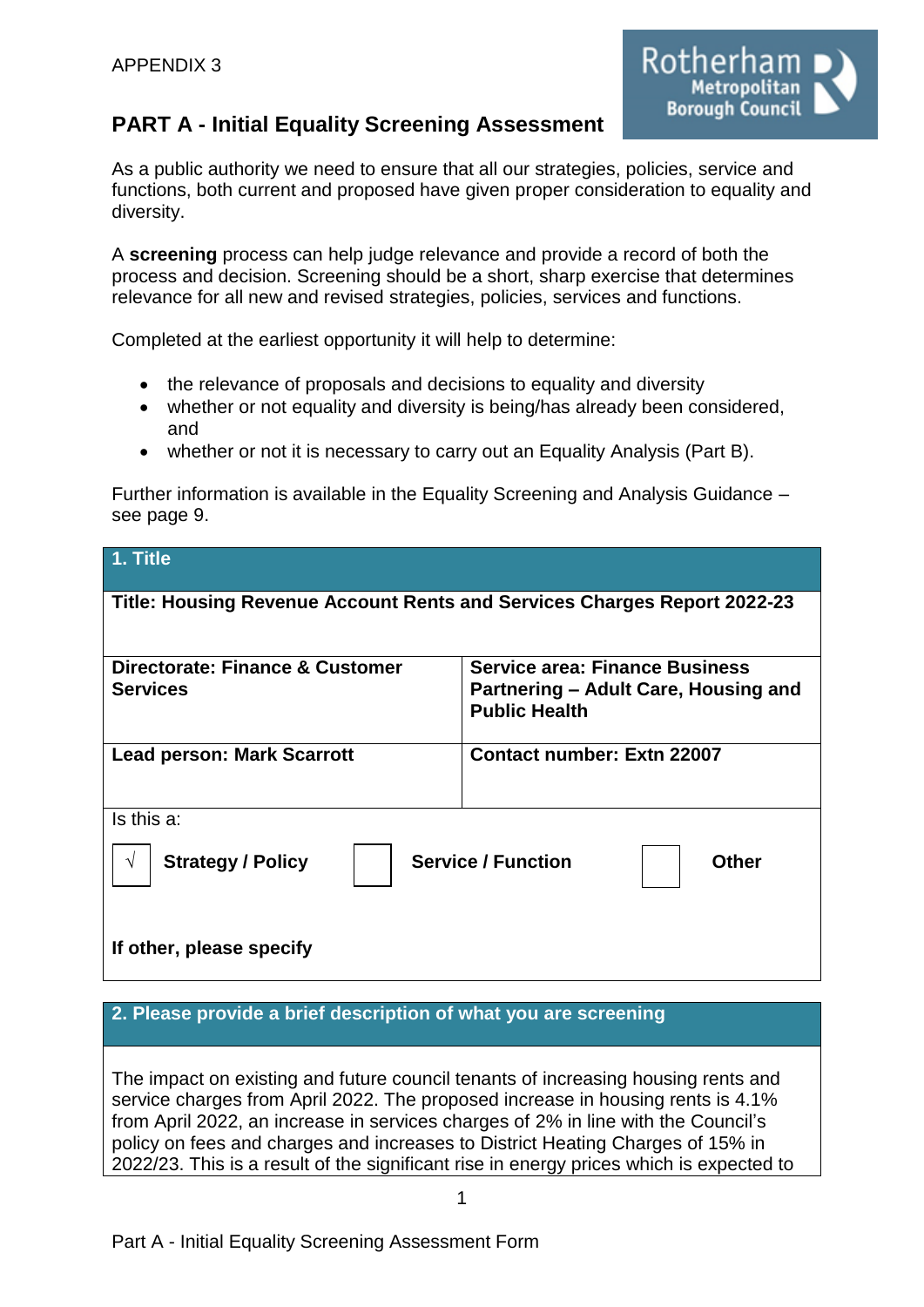impact significantly on the direct operating costs of the district heating schemes.

### **3. Relevance to equality and diversity**

All the Council's strategies/policies, services/functions affect service users, employees or the wider community – borough wide or more local. These will also have a greater/lesser relevance to equality and diversity.

The following questions will help you to identify how relevant your proposals are.

When considering these questions think about age, disability, sex, gender reassignment, race, religion or belief, sexual orientation, civil partnerships and marriage, pregnancy and maternity and other socio-economic groups e.g. parents, single parents and guardians, carers, looked after children, unemployed and people on low incomes, ex-offenders, victims of domestic violence, homeless people etc.

| <b>Questions</b>                                                                                                                                  | <b>Yes</b> | <b>No</b> |
|---------------------------------------------------------------------------------------------------------------------------------------------------|------------|-----------|
| Could the proposal have implications regarding the                                                                                                |            |           |
| accessibility of services to the whole or wider community?                                                                                        |            |           |
| Could the proposal affect service users?                                                                                                          |            |           |
| Has there been or is there likely to be an impact on an                                                                                           |            |           |
| individual or group with protected characteristics?                                                                                               |            |           |
| Have there been or likely to be any public concerns regarding<br>the proposal?                                                                    |            |           |
| Could the proposal affect how the Council's services,<br>commissioning or procurement activities are organised,<br>provided, located and by whom? |            |           |
| Could the proposal affect the Council's workforce or<br>employment practices?                                                                     |            |           |
| If you have answered no to all the questions above, please explain the reason                                                                     |            |           |

If you have answered **no** to all the questions above please complete **sections 5 and 6.**

If you have answered **yes** to any of the above please complete **section 4.** 

**4. Considering the impact on equality and diversity**

If you have not already done so, the impact on equality and diversity should be considered within your proposals before decisions are made**.**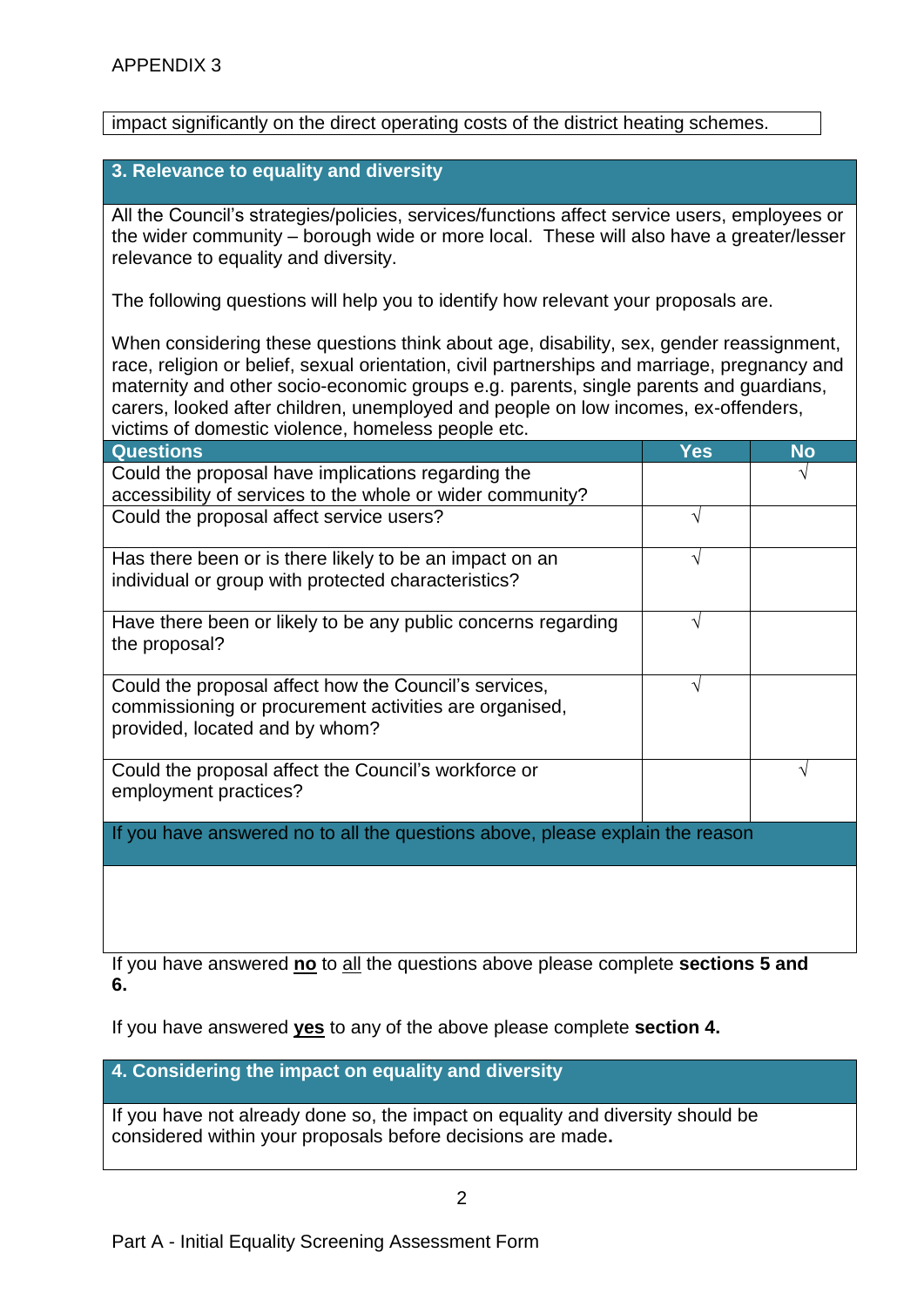Considering equality and diversity will help to eliminate unlawful discrimination, harassment and victimisation and take active steps to create a discrimination free society by meeting a group or individual's needs and encouraging participation.

Please provide specific details for all three areas below using the prompts for guidance and complete an Equality Analysis (Part B).

### **How have you considered equality and diversity?**

The Council currently owns circa 20,019 homes, 572 leasehold homes and 3,335 garages with a turnover from rents and other income sources approaching £85m per annum (excluding the sale of new properties). This includes approx. 1,270 properties in the Council's District Heating Scheme.

Some of the key elements of the Housing Strategy are to support housing growth, achieve and maintain properties to the decent homes standard, keeping all tenants safe, tackling fuel poverty, providing a customer focus and efficient housing repairs service and provide an effective support service for all neighbourhoods within the borough.

Under Government rent setting rules all social housing providers have had an enforced rent reduction of -1% over 4 years to the end of 2019/20. The Rent Standard is published by Government to ensure all social housing is affordable and follows the same rules and regulations in terms of setting rent. The latest advice published enables Social Housing providers to increase rent by the Consumer Price Index (CPI) for inflation + 1% and that this formula is confirmed for the next 5 years. This enables the Council to increase rents for council tenants by up to 4.1% for 2022-23. There are also a number of properties under shared ownership where rents can be increased by up to 5.4% in line with the agreed formula of Retail Price Index (RPI) + 0.5%.

When re-letting a void property the Council policy to date has been to increase the rent to formula rent (as a result we now have 7,651 homes that are paying rent at the Government's standard).

# **Key findings**

Circa 264,000 people live in Rotherham Borough, about half living in and around the main urban area of Rotherham. Rotherham has a similar age profile to the national average and in common with the national trends, the population is ageing.

Central Rotherham has a younger population than average whilst the more suburban and rural areas, mainly in the south of the borough, have older age profiles. One in four residents (25.2%) are aged 60 years or over and 22,500 people (8.5%) are aged 75 years or over. Rotherham has 56,900 children aged 0-17 (21.6% of the population). Rotherham's Black and minority ethnic (BME) population was 8.1% in 2011 and is now estimated at around 11%. The central area of Rotherham is far more ethnically diverse than the rest of the Borough.

The 2011 Census showed that 56,588 (22%) of Rotherham's population had a long-term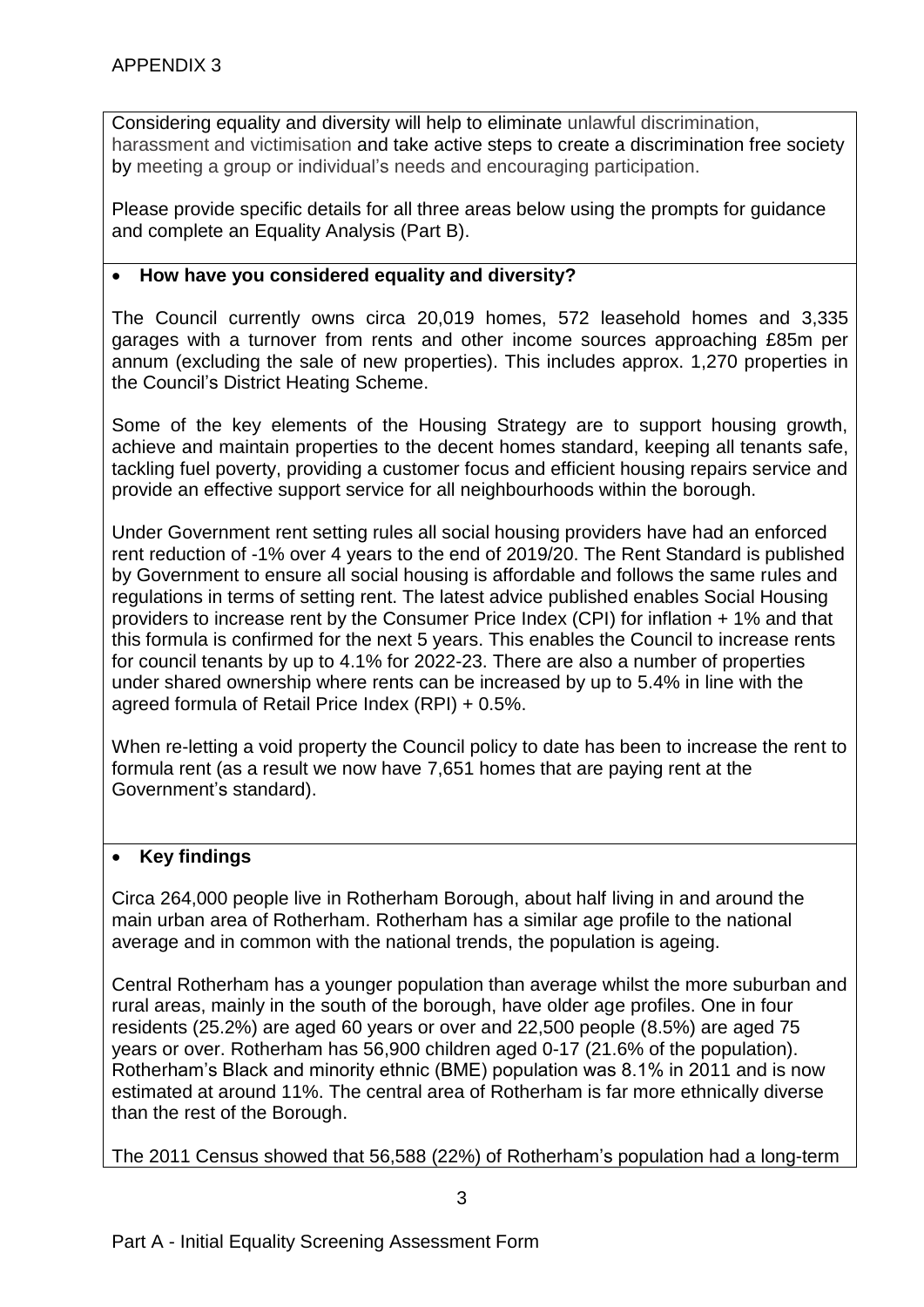health problem or disability and 11.3% said their day-to-day activities were limited a lot by long term conditions (8.3% nationally). In November 2016, 30,296 Rotherham residents (11.6%) claimed Disability Living Allowance (16,680), Personal Independence Payment (6,100) or Attendance Allowance (7,516).

Despite improvements overall, some areas of Rotherham are affected by high economic and social deprivation. Rotherham is the  $44<sup>th</sup>$  most deprived district in England according to the Index of Multiple Deprivation 2019, which showed 21.6% of residents living in the 10% most deprived areas nationally.

The Housing Service undertake an annual survey of tenants' views, referred to as the Star (Standard Tenant Assessment Response) Survey which supports how resources are targeted and allows the Council to benchmark satisfaction with other social housing providers. The most recent survey found:

- 80% of tenants are satisfied with the overall service provided.
- 80% of tenants are satisfied with the quality of their home.
- 78% of tenants believe their rent provides value for money.
- 48% of tenants were satisfied that their views were listened to and acted upon.
- Satisfaction with grounds maintenance and estate services were varied across the borough.

One in six homes is rented from the council and although house prices have risen over the years, they are about half the national average.

The Council currently owns circa 20,019 homes, 572 leasehold homes and 3,335 garages with a turnover from rents and other income sources approaching £85m per annum.

There are 14,262 Council tenancies in receipt of Housing benefit/Universal Credit who would not be directly affected by an increase in rent and 5,455 tenancies that would be directly affected by a rent increase as they would pay from their household income. The tenants in receipt of benefit (housing benefit or UC) which would see their benefit entitlement adjusted to meet an increase in rent are:

- 6070 are on Universal Credit
- 4913 tenants are on full HB
- 3279 tenants on part HB

# **Actions**

A key priority is the ongoing work mitigating the impact of welfare reform and general financial pressures tenants face. The Council is committed to minimising any effects of welfare reform on tenants and to do this through continuing early intervention and arrears prevention. Our efforts will continue to be in supporting tenants to continue to pay their rent; by offering additional support to vulnerable tenants to help with money, benefits and debt advice; this is being done through our Financial Inclusion team. The past year has seen the Advocacy and Appeals service transfer into the Financial Inclusion team and as such funding for Money Advice Officers to support tenants in rent arrears manage priority debts.